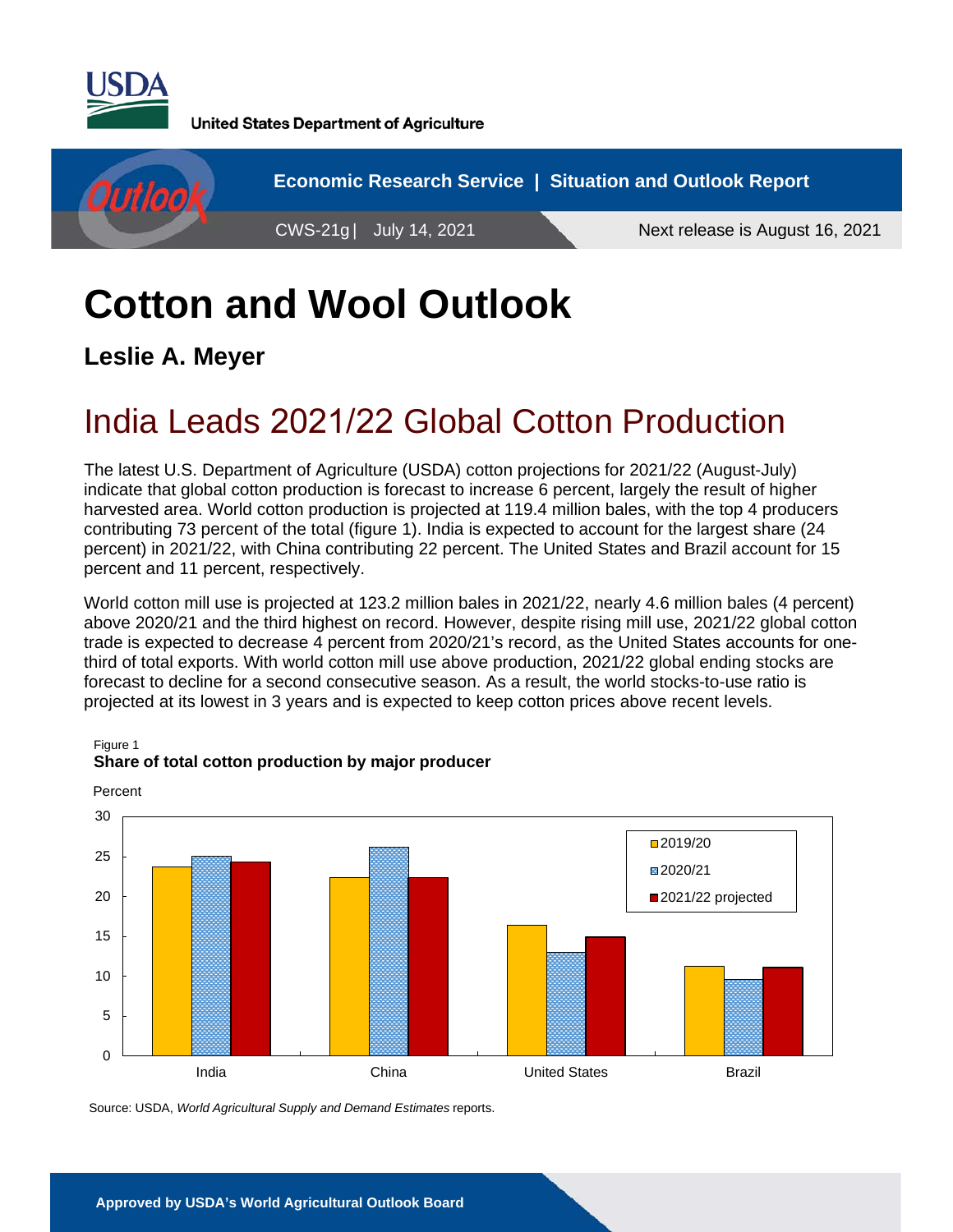## **Domestic Outlook**

### U.S. 2021 Cotton Crop Projection Increased in July

U.S. cotton production in 2021 is projected at 17.8 million bales this month, 800,000 bales higher than the June projection and 3.2 million bales (22 percent) above the 2020 crop. Based on USDA's *Acreage* report released June 30, U.S. producers planted or intended to plant approximately 11.7 million acres to cotton in 2021, about 3 percent (less than 400,000 acres) below both the March indications and the final 2020 plantings (see table 10 associated with this report). However, above average rainfall in Texas during May and June is expected to increase harvested acreage this season.

The upland cotton area projection is slightly lower for each region of the Cotton Belt in 2021 (figure 2). Area in the Southwest is forecast at 7.3 million acres, 210,000 acres below 2020 and the lowest in 5 years. However, the Southwest is expected to account for 63 percent of total U.S. upland area in 2021—similar to last season's record and indicating the region's importance to U.S. cotton crop expectations.

In the Southeast, 2021 cotton acreage is projected at 2.35 million acres, less than 1 percent below 2020 but the smallest planted area in 5 years. The Southeast is forecast to account for 20 percent of the U.S. area in 2021, slightly below the 5-year average. Similar to the Southeast, the 2021 Delta cotton area—estimated at 1.7 million acres—is the lowest since 2016. Although nearly 4.5 percent less than 2020, the region is expected to account for 15 percent of the U.S. upland area in 2021, similar to the previous season.

Meanwhile, upland cotton plantings in the West are expected to decrease slightly to 197,000 acres, less than 2 percent of the total and the lowest in 6 years. In addition, extra-long staple (ELS) cotton—mostly grown in the West—is forecast at 142,000 acres in 2021, 30 percent less than a year earlier and the lowest since a similar amount was planted in 2009.

#### Figure 2 **U.S. regional upland cotton planted area**

Million acres



Note: 2021 based on *Acreage* report.

Source: USDA, National Agricultural Statistics Service, *Crop Production* reports.

**2** Cotton and Wool Outlook, CWS-21g, July 14, 2021 USDA, Economic Research Service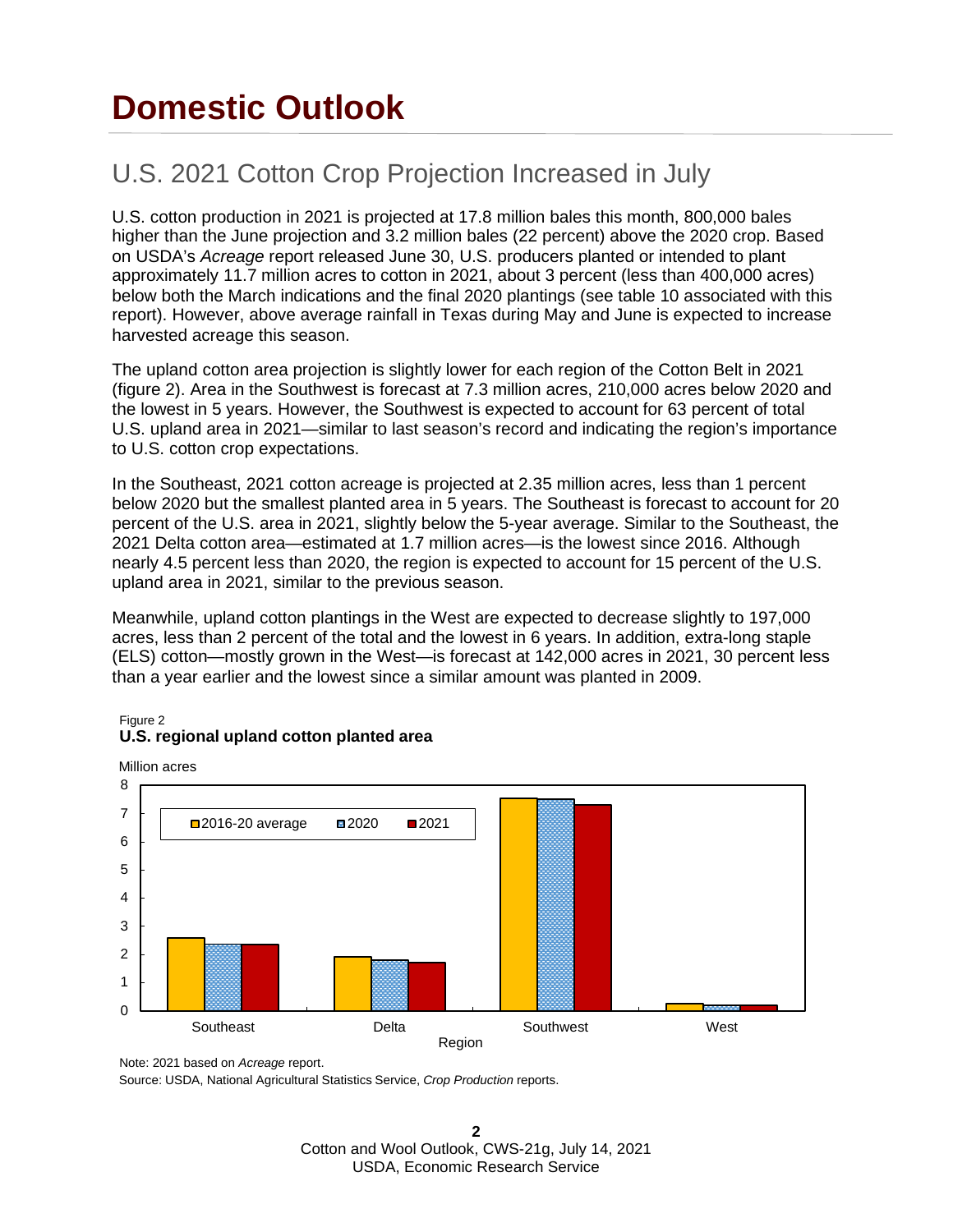Total cotton harvested area is projected in July at 10.5 million acres, 27 percent above 2020. U.S. abandonment in 2021 is forecast at 10 percent, compared with 31.5 percent in the previous year. The abandonment projection is based on 10-year averages by region, with the Southwest adjusted to 15 percent to reflect favorable moisture conditions to date. The U.S. cotton yield projected at 814 pounds per harvested acre—is based on 10-year average yields by region, with the Southwest adjusted for current conditions; the U.S. yield would be the lowest in 6 years. In August, USDA's National Agricultural Statistics Service (NASS) will publish its first surveybased estimates for 2021.

U.S. cotton crop development as of July 11 indicated that 55 percent of the 2021 crop was squaring, compared with 61 percent for both last season and the 2016-20 average. In addition, cotton area setting bolls reached 16 percent, compared with 17 percent in 2020 and a 5-year average of 20 percent. Meanwhile, 2021 U.S. cotton crop conditions since early June were above the previous 2 years and the 5-year average (figure 3). As of July 11, 56 percent of the U.S. cotton area was rated "good" or "excellent," compared with 44 percent in 2020, while only 9 percent was rated "poor" or "very poor," compared with 26 percent a year ago.



### Figure 3 **U.S. cotton crop conditions**

### U.S. Cotton Export and Stock Estimates Revised

The U.S. cotton demand (mill use plus exports) projection for 2021/22 increased in July to 17.7 million bales—up 400,000 bales from the June forecast. The projection is 1 million bales below 2020/21 but similar to 2019/20. For 2021/22, U.S. mill use is forecast at 2.5 million bales, a rebound from 2020/21's estimated 2.3 million bales. On the other hand, lower 2021/22 supplies—despite a higher crop projection—are expected to limit U.S. cotton exports which are projected at 15.2 million bales. A reduced foreign import demand is also forecast to lower the U.S. share of world trade slightly; for 2021/22, the U.S. share is projected at 33 percent, compared with 34 percent in 2020/21 and a 3-year average of nearly 36 percent.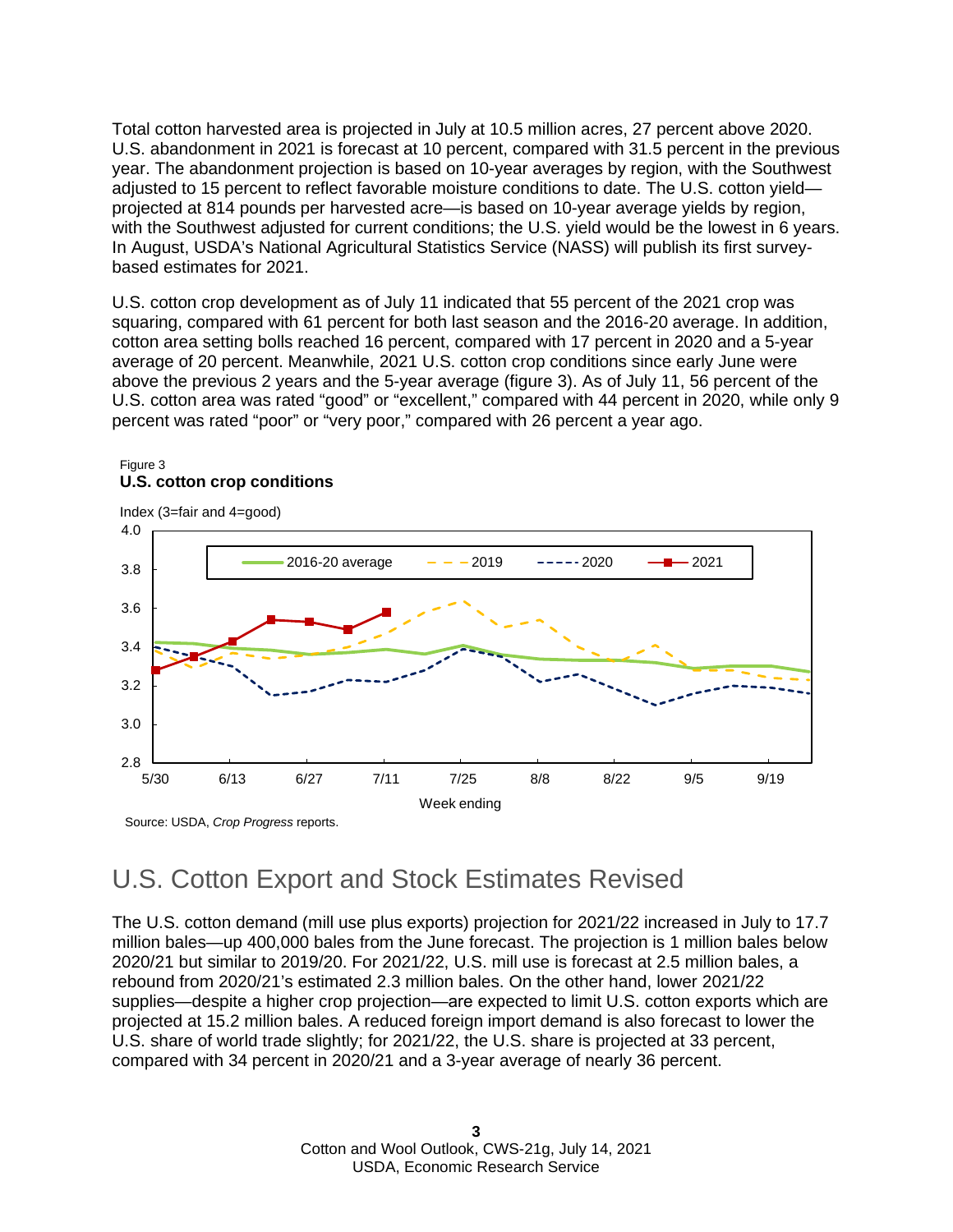U.S. cotton exports for 2020/21 are unchanged this month at 16.4 million bales and are expected to be the second highest on record behind only 2005/06. However, U.S. cotton exports were adjusted slightly for 2018/19 (-4,000 bales) and 2019/20 (-15,000 bales) based on revisions to the U.S. Census Bureau data, which are used in conjunction with *Export Sales* data to determine the USDA export estimate.

Based on USDA's July supply and demand estimates, 2021/22 U.S. cotton ending stocks are projected at 3.3 million bales, 150,000 bales above the year before but one of the lowest of the last decade. In addition, the 2021/22 stocks-to-use ratio (19 percent) is forecast slightly higher than 2020/21 but considerably below the 41 percent recorded for 2019/20. As a result, supply and demand estimates are expected to support cotton prices. For 2021/22, the U.S. upland farm price is forecast at 75 cents per pound, compared with 66.5 cents per pound estimated for 2020/21 and 2019/20's 59.6 cents per pound.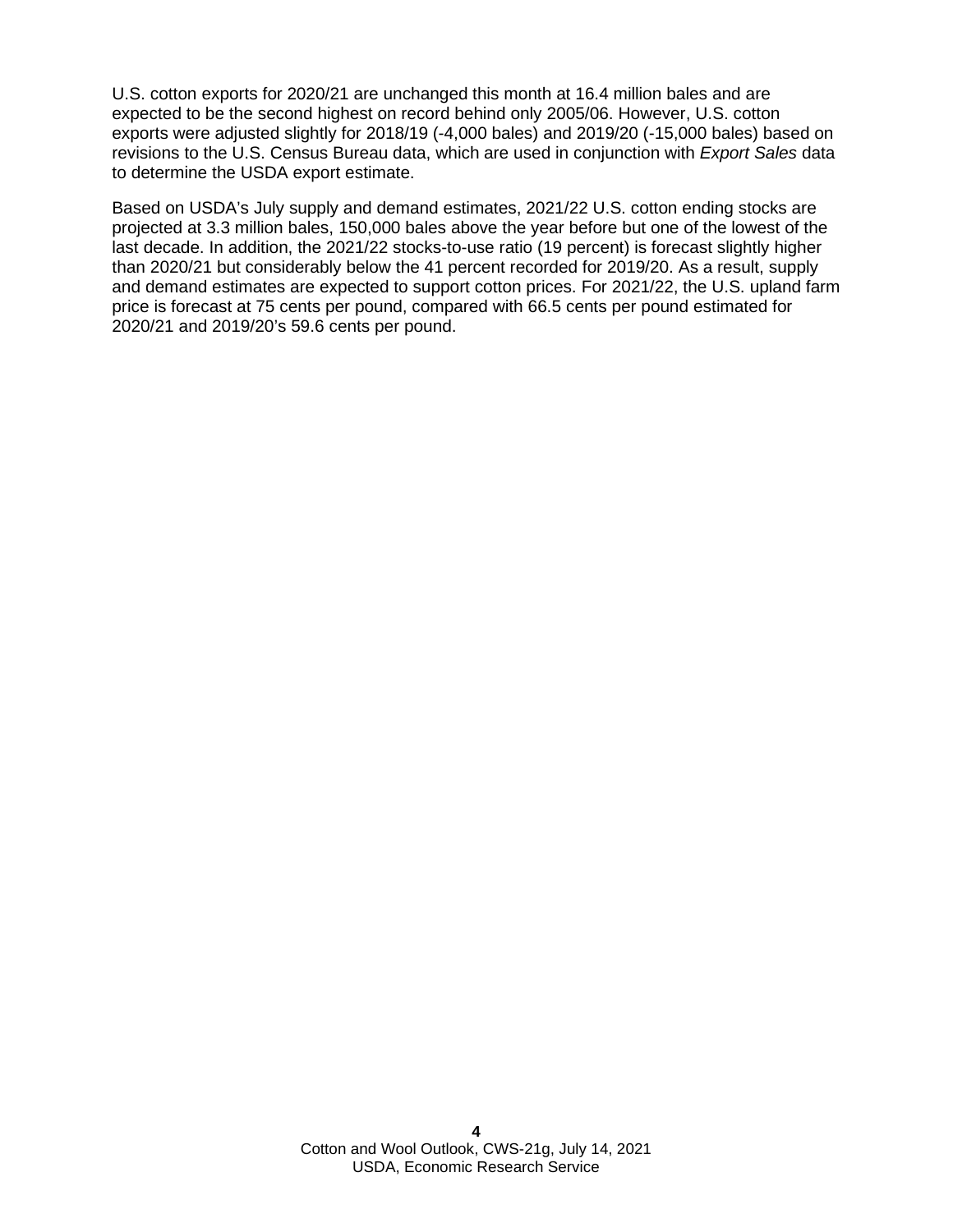## **International Outlook**

## Global Cotton Production To Rise in 2021/22

World cotton production in 2021/22 is projected at 119.4 million bales, 6 percent (6.8 million bales) above the previous year but only slightly higher than the 4-year average. In 2021/22, cotton production expectations for most major-producing countries are for larger crops, with China the notable exception. World cotton harvested area is forecast at 33.35 million hectares (82.4 million acres), approximately 5.5 percent above 2020/21's 31.6 million hectares (78 million acres), which was the lowest since 2016/17. Half of the increase is attributable to the United States, as abandonment expectations are considerably lower than in 2020/21. The 2021/22 global cotton yield is forecast at 779 kilograms (kg) per hectare (695 pounds per acre), marginally above the 2020/21 yield.

Global cotton production remains concentrated among a few countries, with the top 4 accounting for 73 percent of total production, slightly below the previous 2 seasons (figure 4). India is forecast to be the leading cotton producer in 2021/22, after relinquishing the top spot to China last season. India is projected to produce 29 million bales of cotton in 2021/22, 2.5 percent (700,000 bales) above the previous year, as slightly higher yield expectations of 486 kg per hectare are forecast based on unchanged area of 13 million hectares. For China, 2021/22 cotton production is forecast at 26.75 million bales, 9 percent (2.75 million bales) below 2020/21 as both area and yield are expected lower. China's national yield reached a record (1,976 kg per hectare) in 2020/21 as excellent crop conditions prevailed in the high-yielding Xinjiang region, where China's cotton production is increasingly concentrated. For 2021/22, China's yield is projected to decrease 5 percent to 1,879 kg per hectare while area (3.1 million hectares) declines similarly to its lowest in 5 years.

In addition to the gain forecast for the United States, production increases are projected for other major producers. Cotton production in Brazil is forecast at 13.25 million bales in 2021/22, 2.5 million bales (23 percent) higher than 2020/21. A small crop and record exports in 2020/21



#### Figure 4 **Leading global cotton producers**

Million bales

Source: USDA, *World Agricultural Supply and Demand Estimates* reports.

**5** Cotton and Wool Outlook, CWS-21g, July 14, 2021 USDA, Economic Research Service

Note: 1 bale = 480 pounds.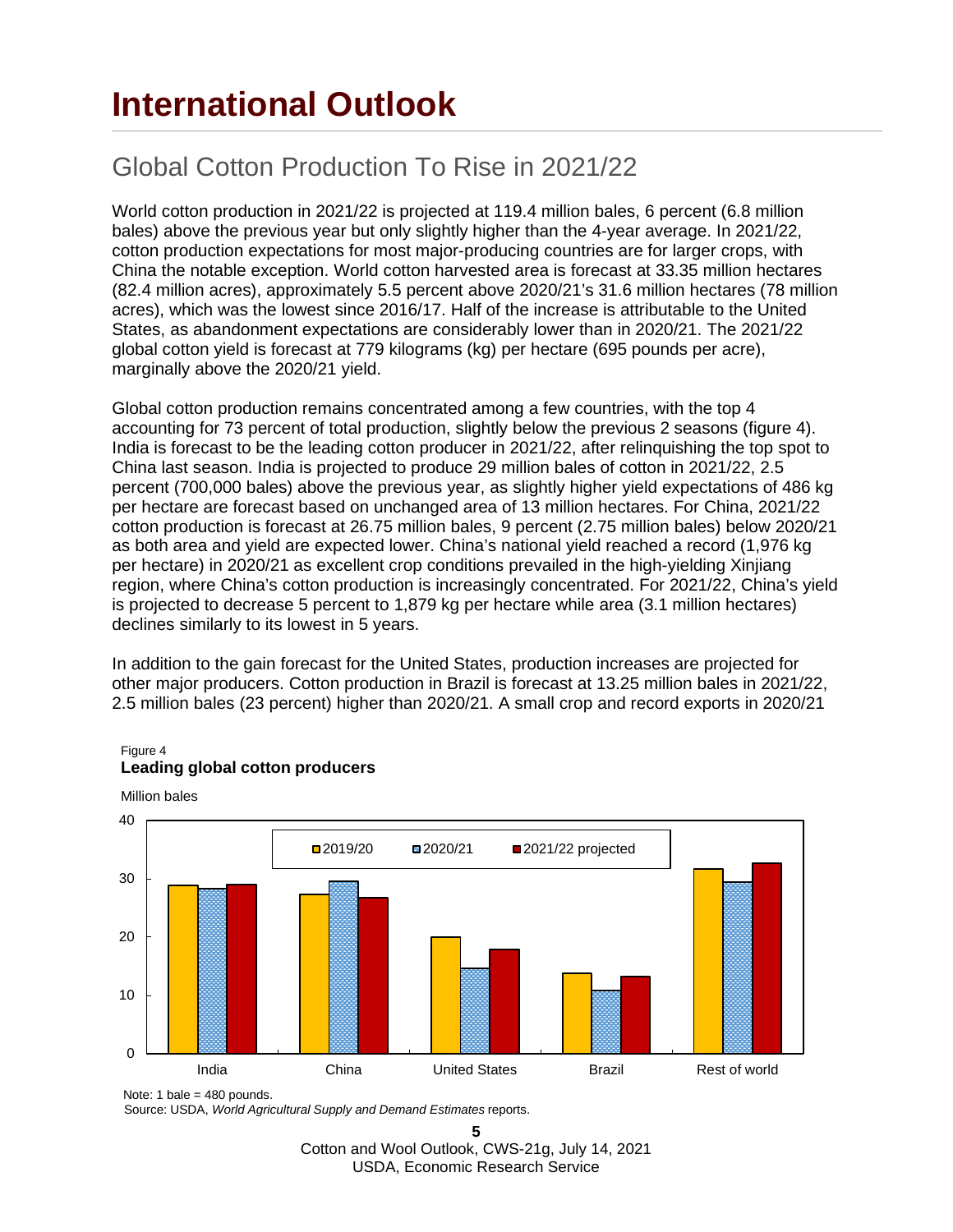reduced Brazil's stocks and, as a result, cotton area is expected to rebound for Brazil's upcoming 2021/22 season, where planting will largely occur in January. Brazil's yield is also forecast higher in 2021/22, near the 2019/20 record of 1,802 kg per hectare. In Pakistan, the 2021/22 cotton crop is forecast at 5 million bales (+500,000 bales), as a rebound in yield to 544 kg per hectare more than offsets area (2 million hectares) that is expected at a 4-decade low. For Australia, both area and production are forecast to increase from the recent droughtreduced crops. Area is forecast at 410,000 hectares, while production is forecast at 3.9 million bales—1.1 million bales higher.

### World Cotton Mill Use Higher in 2021/22, Trade and Stocks Lower

Estimates for global cotton mill use increased in July for both 2021/22 and 2020/21 as the global economy continues to improve, including consumer demand for cotton textile and apparel products. World cotton consumption for 2021/22 is forecast at 123.2 million bales or about 4 percent above the revised 2020/21 estimate of 118.6 million bales, which is 15 percent above 2019/20.

Cotton mill use for all major countries is forecast to expand for consecutive seasons in 2021/22 (figure 5). Adequate cotton supplies, along with the global economic expansion, are projected to push mill use to a 14-year high in 2021/22. China and India are expected to lead the increase as both countries are key exporters of cotton products. China is forecast to account for 33 percent (41 million bales) of global cotton mill use in 2021/22, while India contributes an additional 21 percent (25.5 million bales). In addition, Pakistan is expected to account for 8.5 percent (10.5 million bales), while Bangladesh and Turkey each contribute approximately 7 percent.



### Figure 5 **Leading global cotton consumers**

Note: 1 bale =  $480$  pounds.

Source: USDA, *World Agricultural Supply and Demand Estimates* reports.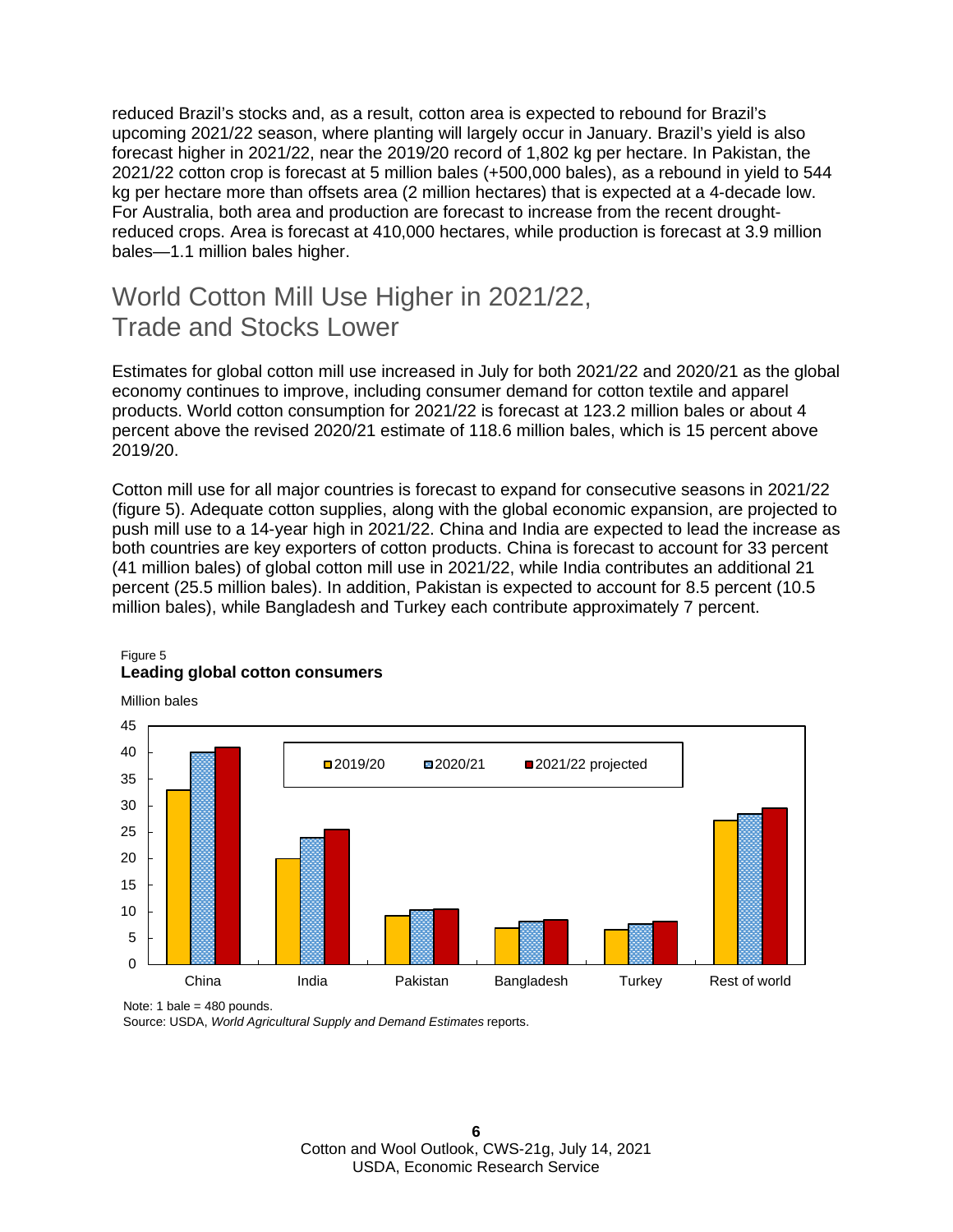World cotton trade in 2021/22 is projected at 45.9 million bales, 4 percent below 2020/21's expected record of 48 million bales. Total trade is forecast 2.1 million bales lower, led by reductions in Brazil and the United States, where supplies are likely to limit exports. Shipments from Brazil and the United States in 2021/22 are forecast at 8.2 million bales (-2.9 million bales) and 15.2 million bales (-1.2 million bales), respectively. India's cotton exports are forecast at 6 million bales, near the 2020/21 level. Meanwhile, exports from Australia (+1.9 million bales) and Mali (+550,000 bales) are forecast to expand considerably in 2021/22.

The lower global cotton import projection is largely the result of reduced imports by the leading importer—China. Raw cotton imports by China in 2021/22 are forecast at 10 million bales, 2.5 million bales lower than the 2020/21 estimate but still one of the highest imports in recent years. In addition to raw cotton imports, China's textile and apparel industry in 2021/22 is also expected to have access to reserve stocks as well as imported cotton yarn. For Bangladesh and Vietnam, 2021/22 imports are projected at 8 million bales (-3 percent) and 7.6 million bales (+3 percent), respectively. Pakistan's cotton imports are forecast unchanged at 5.3 million bales for 2021/22.

Global cotton ending stocks are forecast at 87.7 million bales in 2021/22, 3.8 million bales (4 percent) below 2020/21, as world mill use is projected to exceed production for the second consecutive year (figure 6). Stocks are expected at their lowest in 3 years, with decreases anticipated for China and India in 2021/22. Stocks in China are forecast at 34.6 million bales (-4.3 million bales) while India's stocks decline to 14.4 million bales (-1.5 million bales). As a result, the 2021/22 stocks-to-use ratio is forecast to decrease from 2020/21's 77 percent to 71 percent. Lower stocks, coupled with the expansion of cotton mill use, support expectations for higher prices. The world cotton price (A-Index) is expected to average above 90 cents per pound in 2021/22, compared with the 2020/21 estimate of 84.5 cents per pound.



#### Figure 6 **Global cotton stocks and prices**

Sources: Cotlook and USDA, Interagency Commodity Estimates Committee.